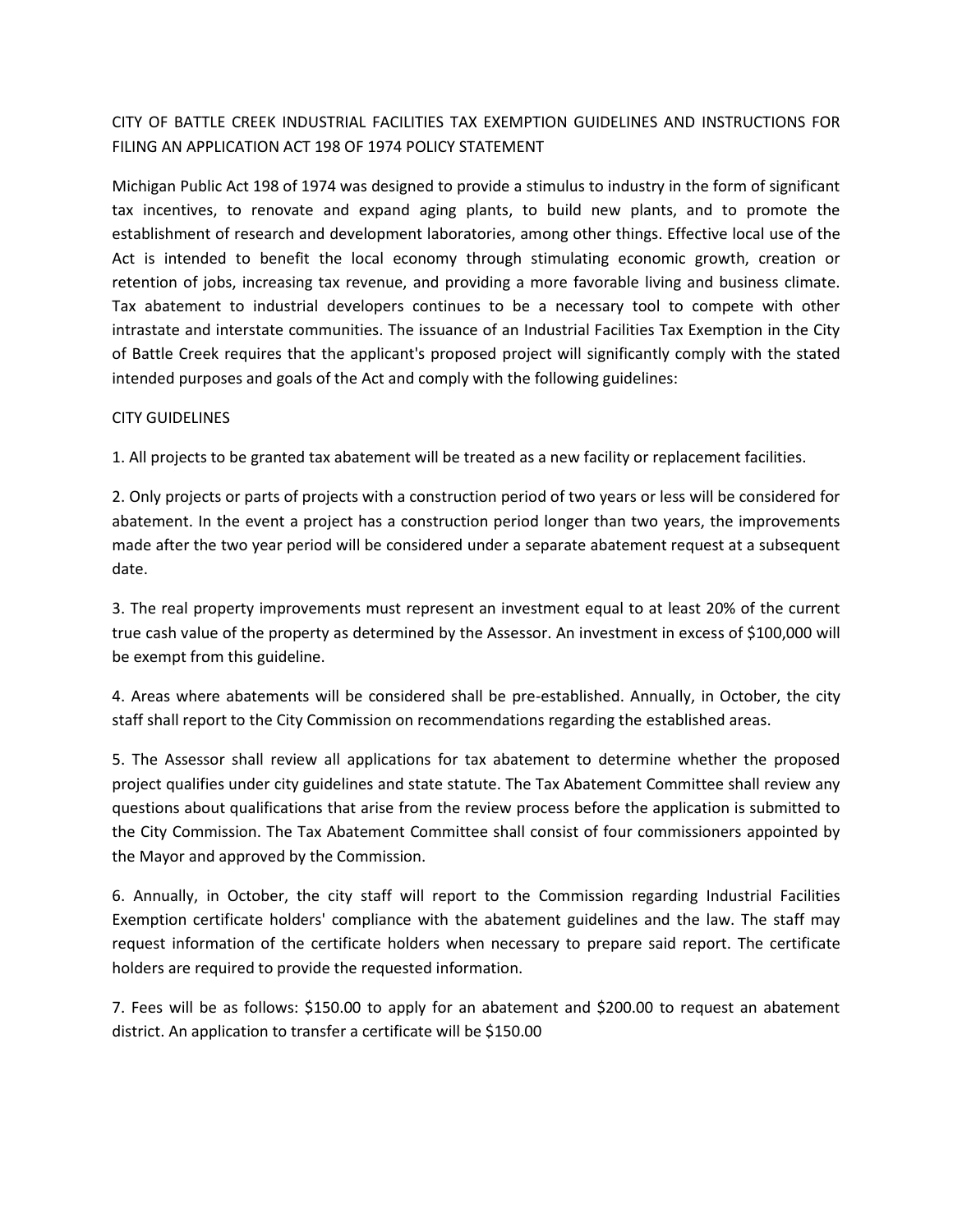## TAX ABATEMENT PROCESS

## APPLICATION

1. An application for industrial tax abatement can be obtained from the Forms section of the Assessor's web site at www.battlecreekmi.gov/assessing or by contacting the Assessor's Office at 1-269-966-3369.

2. The application must include a completed Industrial Facilities Exemption Agreement, a Fee Affidavit, and the city's contract compliance forms. These forms can also be obtained from the Forms section of the Assessor's web site at www.battlecreekmi.gov/assessing.

3. The completed application and all attachments, along with the appropriate fee (see City Guidelines No. 7), is be filed with the City Clerk, 10 N. Division, Room 111, City Hall, Battle Creek, MI 49014.

4. The application must be filed with the Clerk within six months from the day any construction or improvements are started.

## REVIEW PROCESS

1. The Assessor reviews your application for compliance with Public Act 198 of 1974, as amended, and the city guidelines. The Assessor contacts the person who prepared your application if there are questions, problems, or items missing from your application.

#### APPROVAL PROCESS

1. After the review process is completed, the application is submitted to the City Commission and a public hearing set. You, the affected taxing units and the public are given notice of the time and place of this public hearing.

2. The public hearing is held at a regularly scheduled City Commission meeting. Interested parties are given the opportunity to be heard on the application. A representative of the applicant should be present to answer any questions that may arise.

3. After the hearing, the City Commission considers a resolution to either approve or deny the application. That resolution is usually considered at the next regularly scheduled City Commission meeting.

4. The entire process will normally take six to eight weeks from the time the application is filed.

5. If the application is denied, reasons will be set forth in the resolution and the application returned to you. The applicant has 10 days to appeal the denial to the Michigan State Tax Commission.

# EXPLANATION OF CITY GUIDELINES

1. Construction Period: If more than two assessment years are involved in the construction period, the project must be phased over several applications.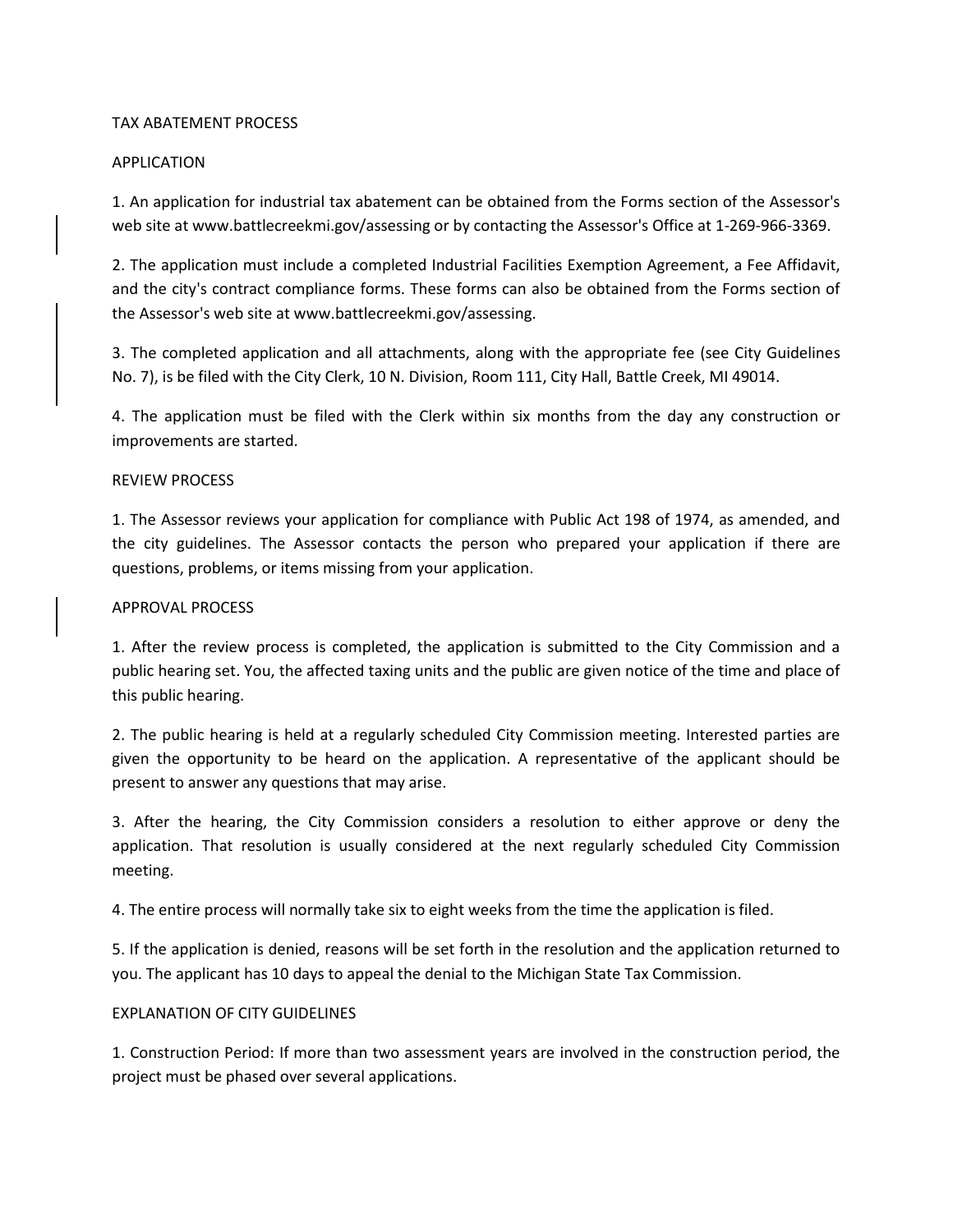2. Industrial Property: An applicant should be prepared to show that the property for which they are requesting an exemption fall within the definition of industrial property in the Act. If not, then the property may not be considered for abatement.

3. Designated Abatement Areas: A map of the areas designated for abatements can be found in the Assessor's Office. An applicant has the right to ask for abatement in any area, but the City Commission has only shown a willingness to grant abatements in the previously designated areas.

# TAXATION

If the State Tax Commission grants the exemption, the property is valued and assessed in the same manner as all other property in Battle Creek. The taxes are computed by multiplying approximately onehalf of the tax rate times the taxable value. The abatement applies to building improvements only. It does not apply to land. The land is separately assessed and taxed at the full rate.

# REPORTS

1. At the completion of the project, the certificate holder is required to file, with the Assessor's Office, a letter stating the final cost and completion date of the project.

2. On an annual basis, the City Staff must submit a report to the City Commission regarding the status of certificate holders' compliance with abatement guidelines and state law. The certificate holder may be asked to provide information regarding its compliance at this time. The certificate holder is required to provide the requested information.

3. The annual report will indicate areas of non-compliance with the state statute, city guidelines, or any contractual obligation with the City of Battle Creek.

# IMPORTANT UPDATES

- Pursuant to Public Act 334 of 1993, all lndustrial Facilities Exemption applications must include an agreement signed by the local governmental unit and the applicant outlining conditions and/or recourses to be upheld during the abatement. The Citv's lndustrial Facilities Exemption Agreement must be completed and filed with the applicant's lndustrial Facilities Exemption application.
- Pursuant to Public Act 323 of 1996, all lndustrial Facilities Exemption applications must include an affidavit signed by the local governmental unit and the applicant stating that no payment of any kind in excess of the fee allowed by Public Act 198 of 1974, as amended was made or promised in exchange for favorable consideration of an exemption certificate application. The City's Fee Affidavit must be completed and filed with the applicant's lndustrial Facilities Exemption application.